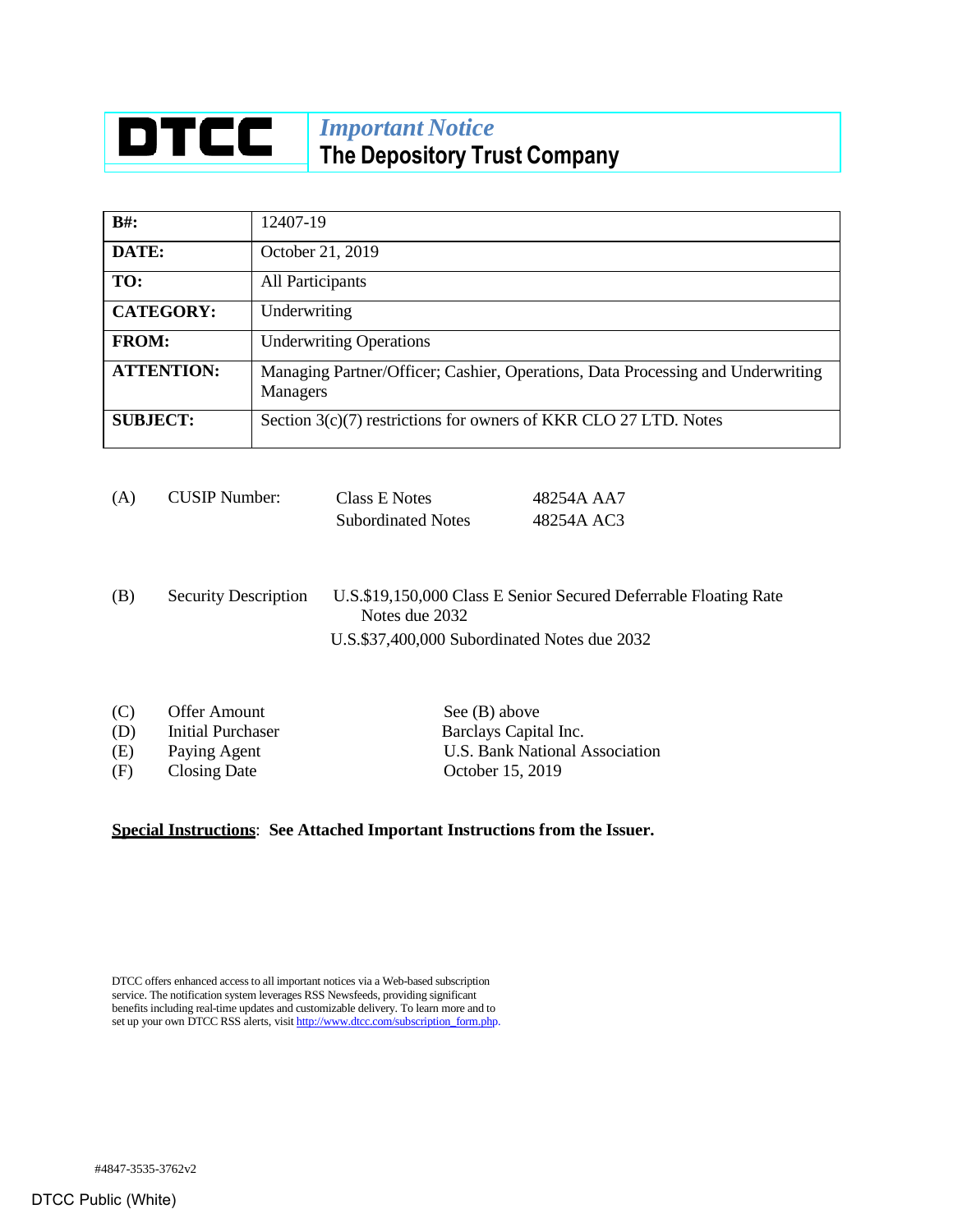## **KKR CLO 27 Ltd.**

c/o MaplesFS Limited P.O. Box 1093 Boundary Hall, Cricket Square Grand Cayman, KY1-1102 Cayman Islands

| Class E Notes             | 48254A AA7 |
|---------------------------|------------|
| <b>Subordinated Notes</b> | 48254A AC3 |

The Issuer and the Placement Agent referred to above are putting Participants on notice that they are required to follow these purchase and transfer restrictions with regard to the above-referenced securities.

In order to qualify for the exemption provided by Section  $3(c)(7)$  under the Investment Company Act of 1940, as amended (the "Investment Company Act"), and the exemption provided by Rule 144A under the Securities Act of 1933, as amended (the "Securities Act"), offers, sales and resales of the Class E Senior Secured Deferrable Floating Rate Notes due 2032 (the "Class E Notes") and the Subordinated Notes due 2032 (the "Subordinated Notes" and together with the Class E Notes, the "Notes") within the United States or to U.S. Persons may only be made in minimum denominations of \$250,000 (or other applicable authorized denomination pursuant to the Indenture) to "qualified institutional buyers" ("QIBs") within the meaning of Rule 144A that are also "qualified purchasers" ("QPs") within the meaning of Section 2(a)(51)(A) of the Investment Company Act, unless otherwise permitted by the Indenture. Each purchaser of Notes (1) represents to and agrees with the Issuer and the Placement Agent that (A) (i) the purchaser is a QIB who is a QP (a "QIB/QP"); (ii) the purchaser is not a broker-dealer which owns and invests on a discretionary basis less than \$25 million in securities of unaffiliated issuers; (iii) the purchaser is not a participant-directed employee plan, such as a  $401(k)$  plan; (iv) the QIB/QP is acting for its own account, or the account of another QIB/QP; (v) the purchaser is not formed for the purpose of investing in the Issuer; (vi) the purchaser, and each account for which it is purchasing, will hold and transfer at least the minimum denomination of Notes; (vii) the purchaser understands that the Issuer may receive a list of participants holding positions in its securities from one or more book-entry depositaries; and (viii) the purchaser will provide notice of the transfer restrictions to any subsequent transferees; or (B) it is not a U.S. Person and is purchasing the Notes outside the United States and (2) acknowledges that the Issuer has not been registered under the Investment Company Act and the Notes have not been registered under the Securities Act and represents to and agrees with the Issuer and the Placement Agent that, for so long as the Notes are outstanding, unless otherwise permitted by the Indenture, it will not offer, resell, pledge or otherwise transfer the Notes in the United States or to a U.S. Person except to a QIB that is also a QP in a transaction meeting the requirements of Rule 144A. Each purchaser further understands that the Notes will bear a legend with respect to such transfer restrictions. See "Transfer Restrictions" in the KKR CLO 27 Ltd. Offering Circular.

The charter, bylaws, organizational documents or securities issuance documents of the Issuer provide that the Issuer will have the right to (i) require any holder of Notes that is a U.S. Person who is determined not to be both a QIB and a QP to sell the Notes to a QIB that is also a QP, except as otherwise provided in the Indenture, or (ii) sell such Notes to a purchaser selected by the Issuer. In addition, the Issuer has the right to refuse to register or otherwise honor a transfer of Notes to a proposed transferee that is a U.S. Person who is not both a QIB and a QP, except as otherwise provided in the Indenture. As used herein, the terms "United States" and "U.S. Person" have the meanings given such terms in Regulation S under the Securities Act.

#4847-3535-3762v2